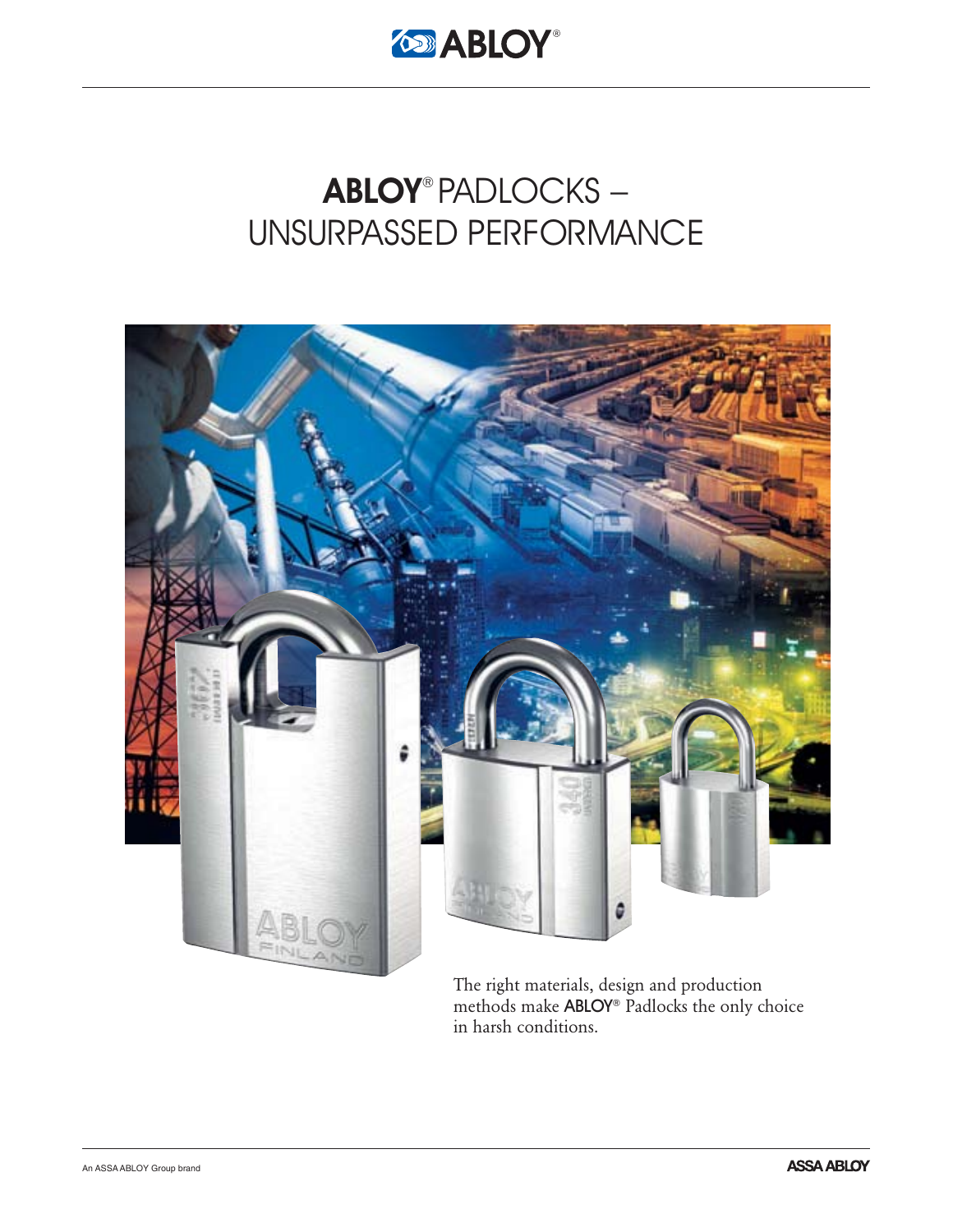# Better Than Ever

ABLOY<sup>®</sup> padlocks have been the market leaders for decades. Independent test results have confirmed that ABLOY® padlocks continue to operate smoothly after the toughest corrosion tests. They are therefore recommended as the best possible choice for unprotected use in severe conditions. Durable materials such as hardened boron steel provide effective protection against drilling, sawing, cutting, twisting or shimming.

ABLOY<sup>®</sup> PL362 is the strongest padlock on the market. It is a product that has passed the most demanding Scandinavian break-in tests and is classed as Scandinavian Grade 5, the highest grade. The unique locking construction makes it extremely difficult to attack.

All grades of ABLOY® padlocks employ similar technical solutions to provide superior performance in a wide range of security applications.

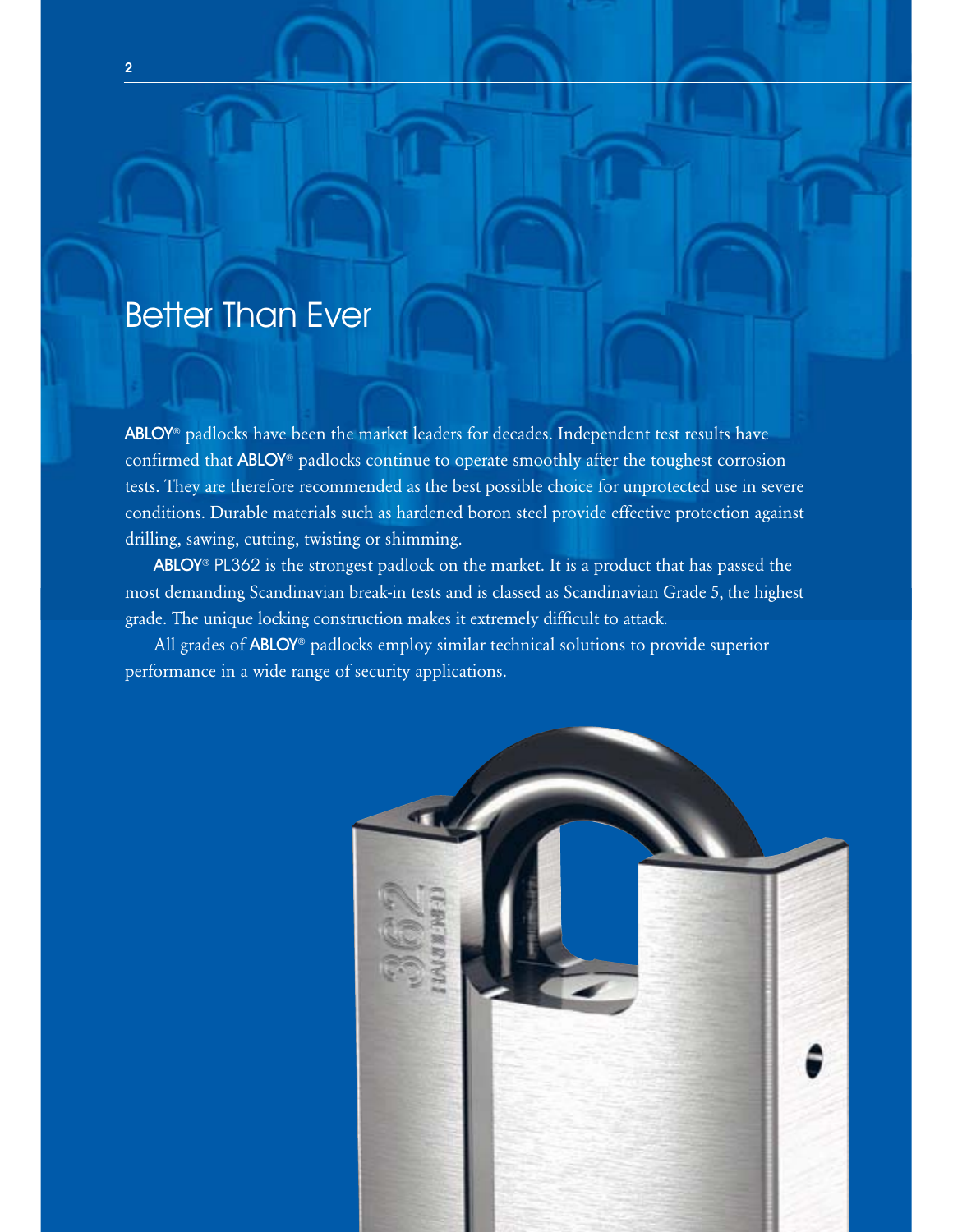

ABLOY® *padlocks offer a selection of different key systems, key profiles and key security levels.*



# ABLOY®– Unique features and benefits

### Excellent resistance against physical attack

The hardened steel housings and hardened boron steel shackles in ABLOY® padlocks provide maximum resistance against physical attack. The hardened, free-spinning protection plate prevents drill bits from penetrating the lock. Further security is provided by hardened stainless ball bearings locking the shackle at both ends. The highest security can be provided by non-rekeyable construction.

## The unique cylinder mechanism offers superior master-keying features

The unique ABLOY® rotating detainer disc cylinder mechanism offers extensive master-keying possibilities due to the several million different key combinations available. All ABLOY® cylinder products from door locks, camlocks and furniture locks to padlocks can be made to operate with just one key.

### A model for every purpose

The selection of body sizes, shackle diameters and materials in the ABLOY® padlock range means that it is easy to choose exactly the right product for each application.



### Maximum resistance against corrosion

The unique surface treatments used by ABLOY® guarantee that the corrosion resistance of both the visible parts of each lock and the internal parts is at the highest possible level. ABLOY® padlocks are recommended as the best products for the naval environments and coastal locations.

## Reliable function in all conditions

ABLOY® padlocks are widely used by governments, utility and national transportation organisations as all the component parts are highly-resistant to wear, dirt, moisture, corrosion and freezing. ABLOY® padlocks do not contain springs or parts which could jam.

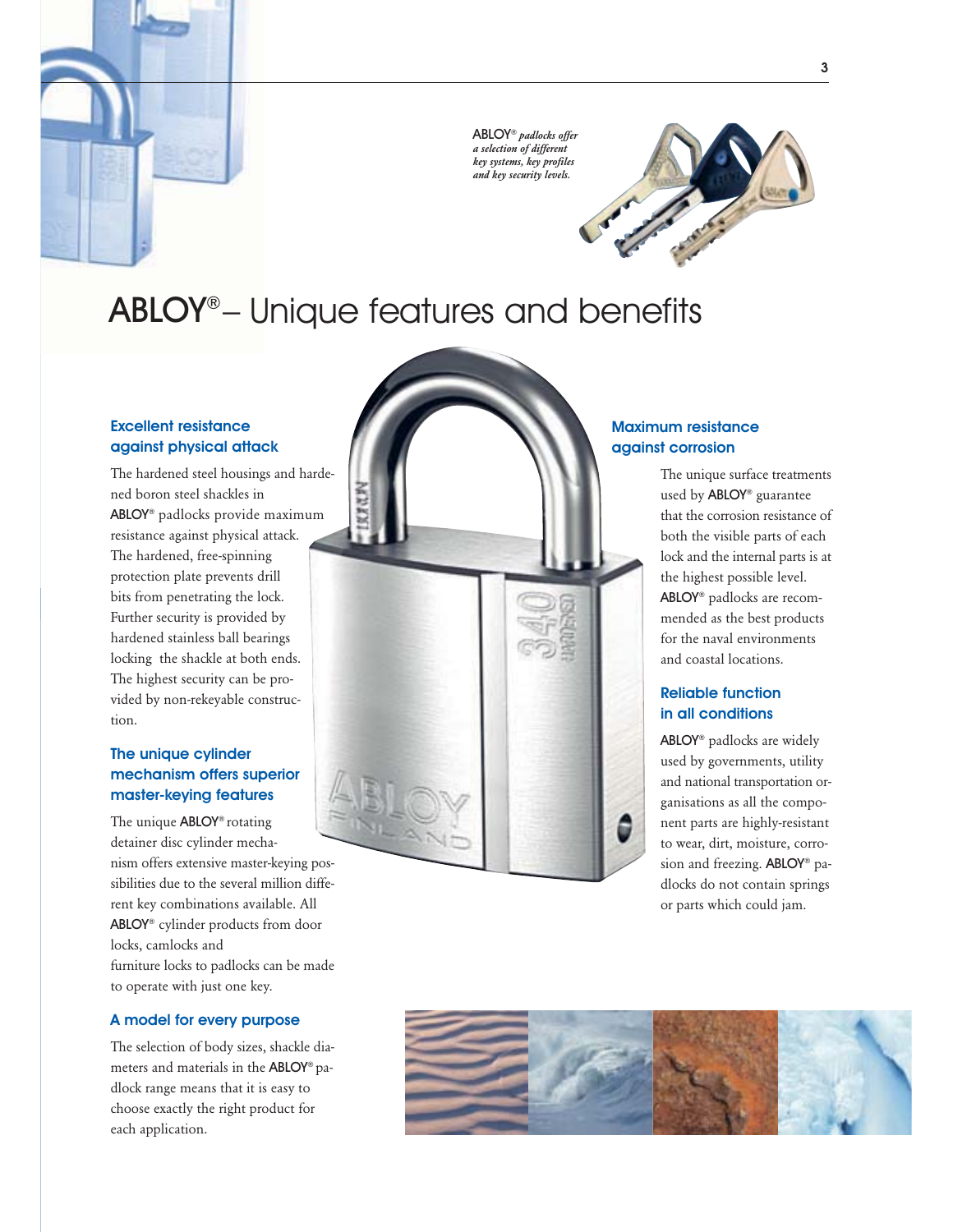

# ABLOY® PADLOCKS - for applications that demand perfection

Decades of experience set by our clients' requirements within various applications, have resulted in today's extensive range of ABLOY® padlocks. Our range of security solutions continue to offer a level of performance and protection which remains unsurpassed.

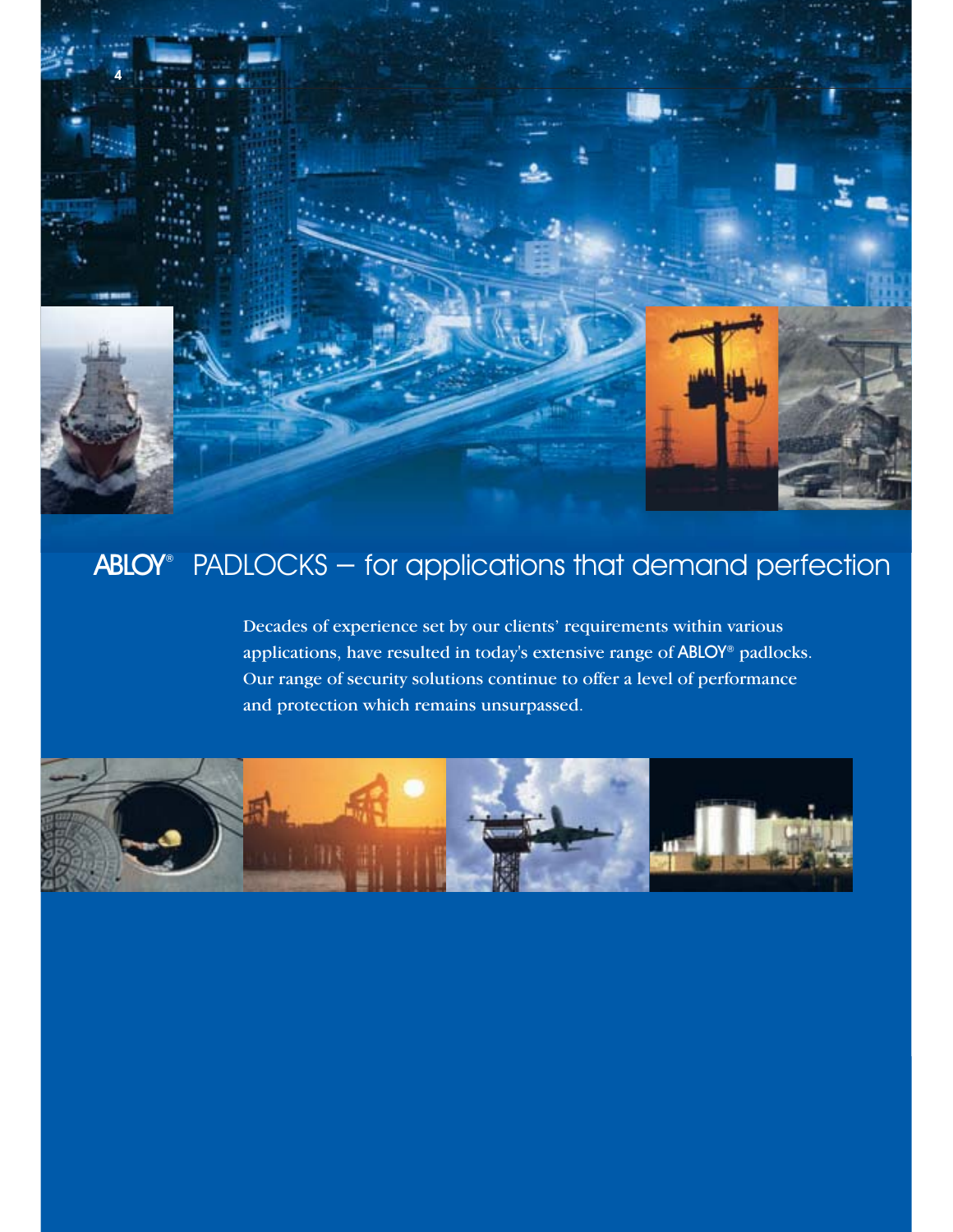# **<sup>5</sup>** The ABLOY® Padlock range

## **PL362** STEEL PADLOCK WITH RAISED SHOULDERS Grade 6



For applications where maximum security is required. Case-hardened steel body with raised shoulders and a toploaded cylinder provide the highest level of security and protection. Applications include containers, train wagons, trucks, lorries, heavy sliding doors, military applications etc. PL362 is equipped with a case hardened

boron steel shackle, diameter 15 mm.

# PL350, PL350/50 STEEL PADLOCK Grade 5

Case-hardened steel body provides tough protection for high security applications, including: containers, train wagons, trucks, lorries, warehouses etc. Equipped with case hardened boron steel shackle, diameter 14 mm.

### **PL342** STEEL PADLOCK WITH RAISED SHOULDERS Grade 4



By extending the case-hardened steel body to surround the shackle we have made this padlock virtually impregnable against attack by cutting and prying tools. Suitable for heavy sliding doors, train wagons, trucks, warehouses etc.

PL342 is equipped with case hardened boron steel shackle, diameter 10 mm.

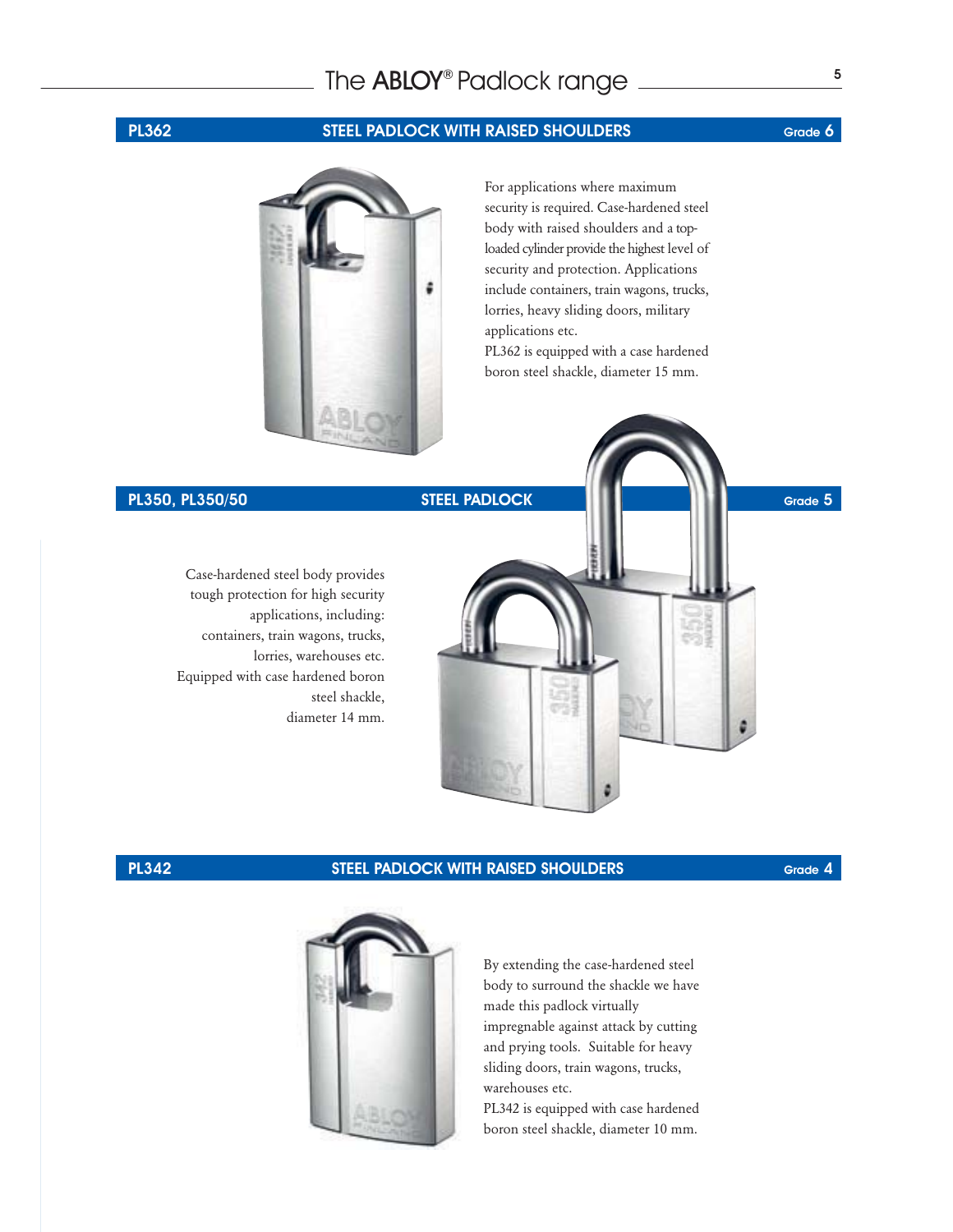Extra-strong padlocks for applications where high security is required. Ideal for construction equipment, tractor trailers and remote storage areas, trucks, storage bins, roller-shutter doors and warehouses. The case-hardened steel body is highly resistant to all types of physical attack. Equipped with hardened boron steel shackle, diameter 10 mm.

# PL341, PL341/50 **BRASS PADLOCK**

A strong padlock for storage doors, gates and windows as well as trailers, protective bars, storage lockers, boats, rollershutter doors etc. Equipped with hardened boron steel shackle, diameter 10 mm.

# PL330, PL330/50 Grade 3 BRASS PADLOCK PL330/100

An all-purpose padlock of durable construction for storage doors, motorcycles, gates, trailers, power station switches etc. Equipped with hardened boron steel shackle, diameter 8 mm.



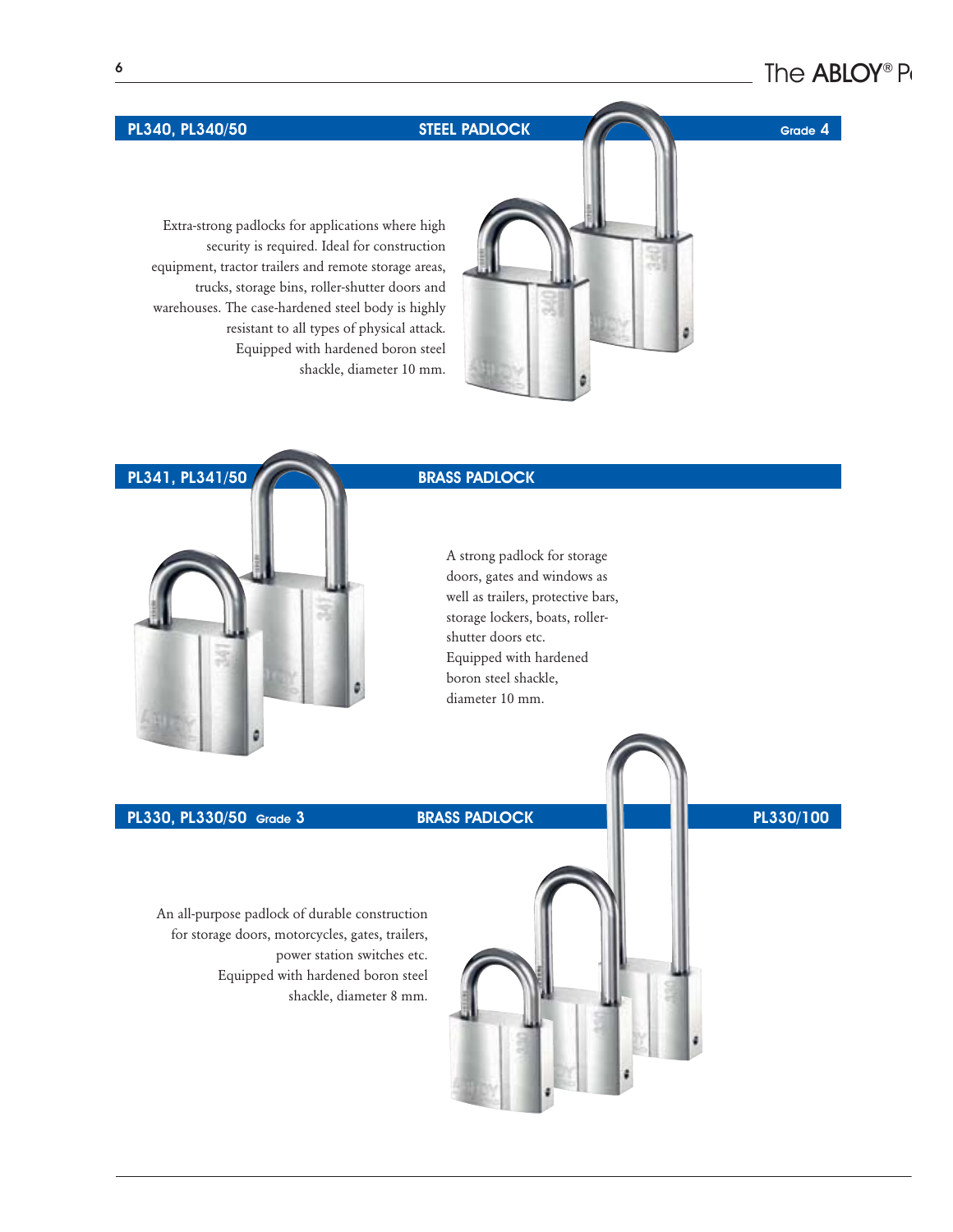# adlock range

# PL321/20, PL321/50 BRASS PADLOCK



An all-purpose padlock of durable construction for storage doors, motorcycles, gates, trailers, power station switches etc. Equipped with stainless steel shackle, diameter 5 mm.

## **PL320/20** Grade 2 **BRASS PADLOCK** PL320/50

A multi-purpose padlock ideal for cash boxes, tool boxes, storage cabins, light machinery and lockers.

This general purpose padlock has a die-cast, compact brass body and is furnished with raised shoulders which provide added strength and shackle clearance. A cost-effective product for securing boats, bicycles, power station switches, tool boxes and storage sheds. Shackle diameter 7 mm.





This padlock with raised shoulders, die-cast compact brass body and 7 mm brass shackle is non-sparking as it has no steel parts. Ideal for securing boats, bicycles, tool boxes, storage sheds and power station switches.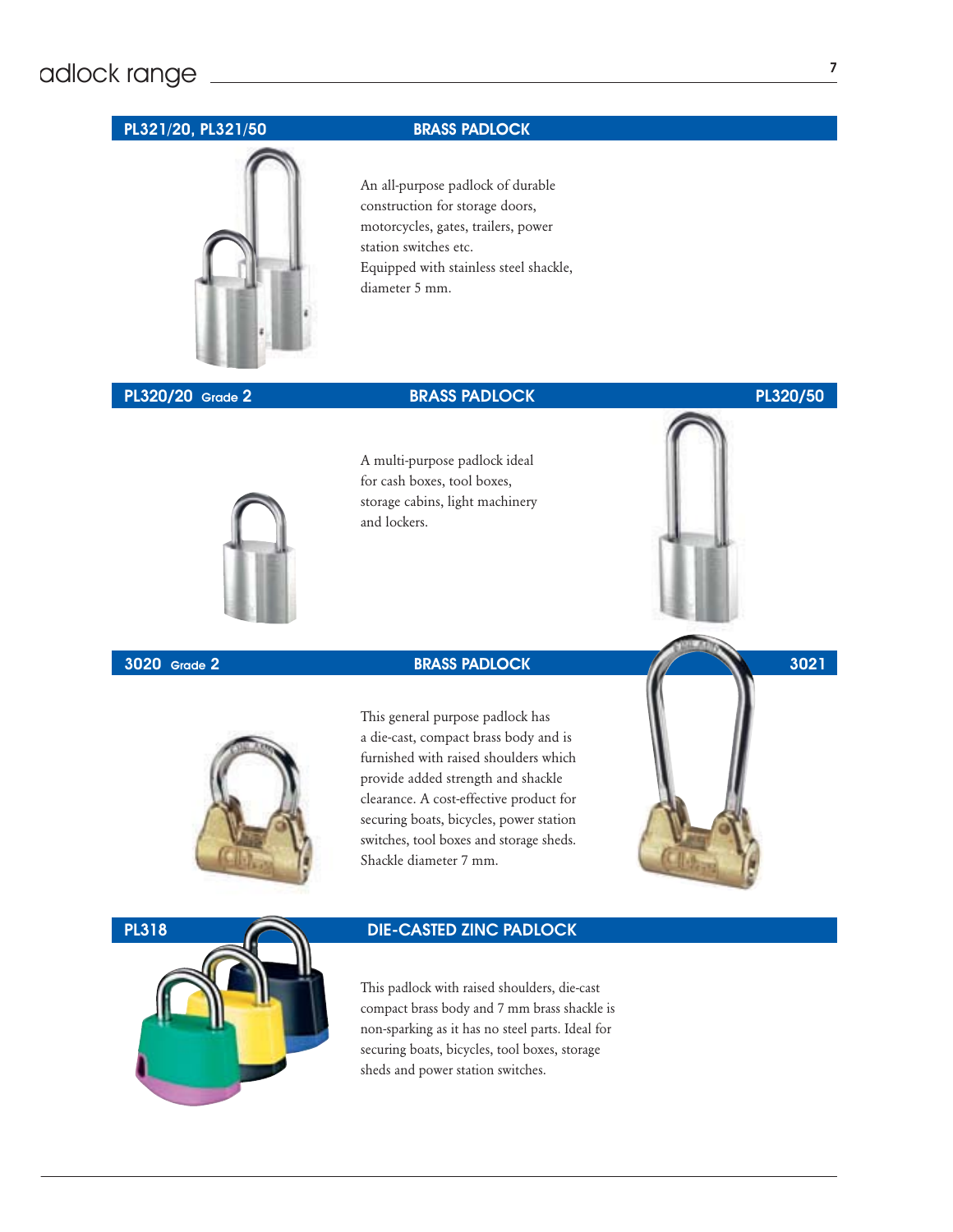| <b>MODEL</b>                                                                  |                                                      | <b>BODY</b>                                                             |                     |                    |                    |               |
|-------------------------------------------------------------------------------|------------------------------------------------------|-------------------------------------------------------------------------|---------------------|--------------------|--------------------|---------------|
| 30                                                                            | <b>NUMBER</b>                                        | <b>GRADE</b>                                                            | <b>MATERIAL</b>     | <b>FINISH</b>      | <b>MATERIAL</b>    | <b>FINISH</b> |
| 95.7<br>ABLOY<br>72<br>$\vert$ 30                                             | <b>PL362</b>                                         | $\boldsymbol{6}$                                                        | <b>CHS</b>          | chrome             | <b>CHBS</b>        | chrome        |
| 57.6<br>ABLOY<br>72<br>30<br>$\mathbf{L}$                                     | <b>PL350</b><br>PL350/50                             | ${\bf 5}$<br>5                                                          | <b>CHS</b>          | chrome             | <b>CHBS</b>        | chrome        |
| 25<br>75.7<br>ABLOY<br>$\vert$ 25 $\vert$<br>57<br>$\overline{1}$             | <b>PL342</b>                                         | $\overline{\mathbf{4}}$                                                 | <b>CHS</b>          | chrome             | <b>CHBS</b>        | chrome        |
| 527<br>ABLOY<br>57<br>$\vert$ 25 $\vert$                                      | <b>PL340</b><br>PL340/50<br><b>PL341</b><br>PL341/50 | 4<br>4<br>$\mathbf{3}$<br>$\overline{\mathbf{3}}$                       | <b>CHS</b><br>brass | chrome             | <b>CHBS</b>        | chrome        |
| 40.1<br>ABLOY<br> 22 <br>48                                                   | <b>PL330</b><br>PL330/50<br>PL330/100                | $\mathbf 3$<br>$\overline{\mathbf{3}}$<br>$\boldsymbol{\mathsf{^{*}}})$ | brass               | chrome             | <b>CHBS</b>        | chrome        |
| $Y = 38.4$<br>$\succ$<br>$Y = 32.4$<br>19<br>33                               | PL321/20<br>PL321/50<br>PL320/20<br>PL320/50         | $^\ast$ )<br>$^\ast)$<br>$\mathbf 2$<br>$^\ast)$                        | brass               | chrome             | stainless<br>steel | chrome        |
| 33.8<br>6<br>$\overline{\text{C}}$<br>$\begin{array}{c} 21 \end{array}$<br>47 | 3020<br>3021                                         | $\mathbf 2$<br>$\boldsymbol{K}$                                         | brass               | brass              | <b>CHS</b>         | chrome        |
| 35<br> 26,5 <br>51                                                            | <b>PL318</b>                                         | $\boldsymbol{\mathsf{'}}$                                               | diecasted<br>zinc   | plastic<br>coating | steel              | chrome        |

\*) = not tested CHS = case-hardened steel CHBS = case-hardened boron ste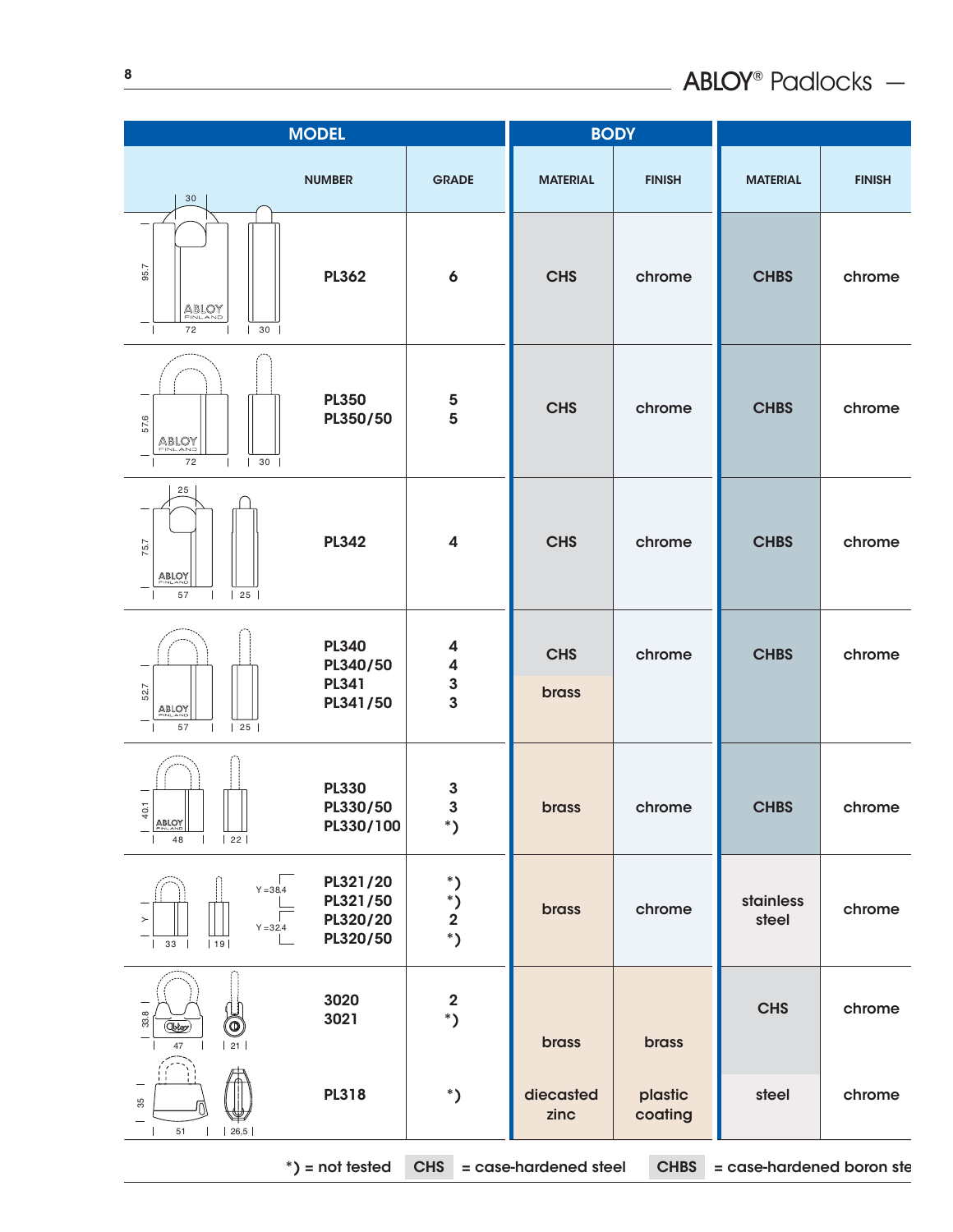# 

| <b>SHACKLE</b>                            |                                  |                      |                                            | <b>KEYING</b>        |                                  |                                                                  |                              |                                            | <b>CYLINDER OPTIONS</b>             |                                                                                         |                                               |                                            |                                              |
|-------------------------------------------|----------------------------------|----------------------|--------------------------------------------|----------------------|----------------------------------|------------------------------------------------------------------|------------------------------|--------------------------------------------|-------------------------------------|-----------------------------------------------------------------------------------------|-----------------------------------------------|--------------------------------------------|----------------------------------------------|
|                                           | $mm$ inches                      | mm                   | inches                                     | mm                   | inches                           | <b>NUMBER</b><br><b>OF</b><br><b>DISCS</b>                       | <b>REKEY-</b><br><b>ABLE</b> | <b>NON</b><br><b>REKEY-</b><br><b>ABLE</b> | <b>IN LOCKED</b><br><b>POSITION</b> | <b>KEY REMOVABLE</b><br><b>BOTH IN LOCKED</b><br><b>AND UNLOCKED</b><br><b>POSITION</b> | <b>ABLOY®</b><br><b>CLASSIC</b><br><b>KEY</b> | <b>ABLOY®</b><br><b>EXEC</b><br><b>KEY</b> | <b>ABLOY®</b><br><b>PROTEC</b><br><b>KEY</b> |
| 15                                        | 19/32                            | 25                   | 63/64                                      | 30                   | 111/64                           | 11                                                               |                              |                                            |                                     |                                                                                         |                                               |                                            |                                              |
| 14<br>14                                  | 35/64<br>35/64                   | 25<br>50             | 63/64<br>131/32                            | 31<br>31             | 17/32<br>17/32                   | 11<br>11                                                         |                              |                                            |                                     |                                                                                         |                                               |                                            |                                              |
| 10                                        | 25/64                            | 25                   | 63/64                                      | 25                   | 63/64                            | 11                                                               |                              |                                            |                                     |                                                                                         |                                               |                                            |                                              |
| 10<br>10<br>10<br>10                      | 25/64<br>25/64<br>25/64<br>25/64 | 25<br>50<br>25<br>50 | 63/64<br>1 31/32<br>63/64<br> 131/32       | 28<br>28<br>28<br>28 | 13/32<br>13/32<br>13/32<br>13/32 | 11<br>11<br>11<br>11                                             | D                            |                                            |                                     |                                                                                         |                                               |                                            |                                              |
| 8<br>8<br>${\bf 8}$                       | 5/16<br>5/16<br>5/16             | 25<br>50             | 63/64<br> 131/32 25<br>$100$ 3 30/32 25    | 25                   | 63/64<br>63/64<br>63/64          | 11<br>11<br>$11$                                                 |                              |                                            |                                     |                                                                                         |                                               |                                            |                                              |
| 5<br>5<br>5<br>5                          | 13/64<br>13/64<br>13/64<br>13/64 | 20<br>50<br>20<br>50 | 15/32<br> 131/32 18<br>15/32<br> 131/32 18 | 18<br>18             | 45/64<br>45/64<br>45/64<br>45/64 | $\begin{array}{c} \n \textbf{11} \n \end{array}$<br>11<br>9<br>9 |                              |                                            |                                     |                                                                                         |                                               |                                            |                                              |
| $\overline{\mathbf{z}}$<br>$\overline{7}$ | 9/32<br>9/32                     | 35<br>76             | 13/8<br>$\mathbf{3}$                       | 26<br>33             | 11/32<br>15/16                   | $11\,$<br>$11$                                                   |                              |                                            |                                     |                                                                                         |                                               |                                            |                                              |
|                                           | $6,5$ 8/32                       | 20                   | 25/32                                      | 21                   | 1/2                              | $\pmb{\circ}$                                                    |                              |                                            |                                     |                                                                                         |                                               |                                            |                                              |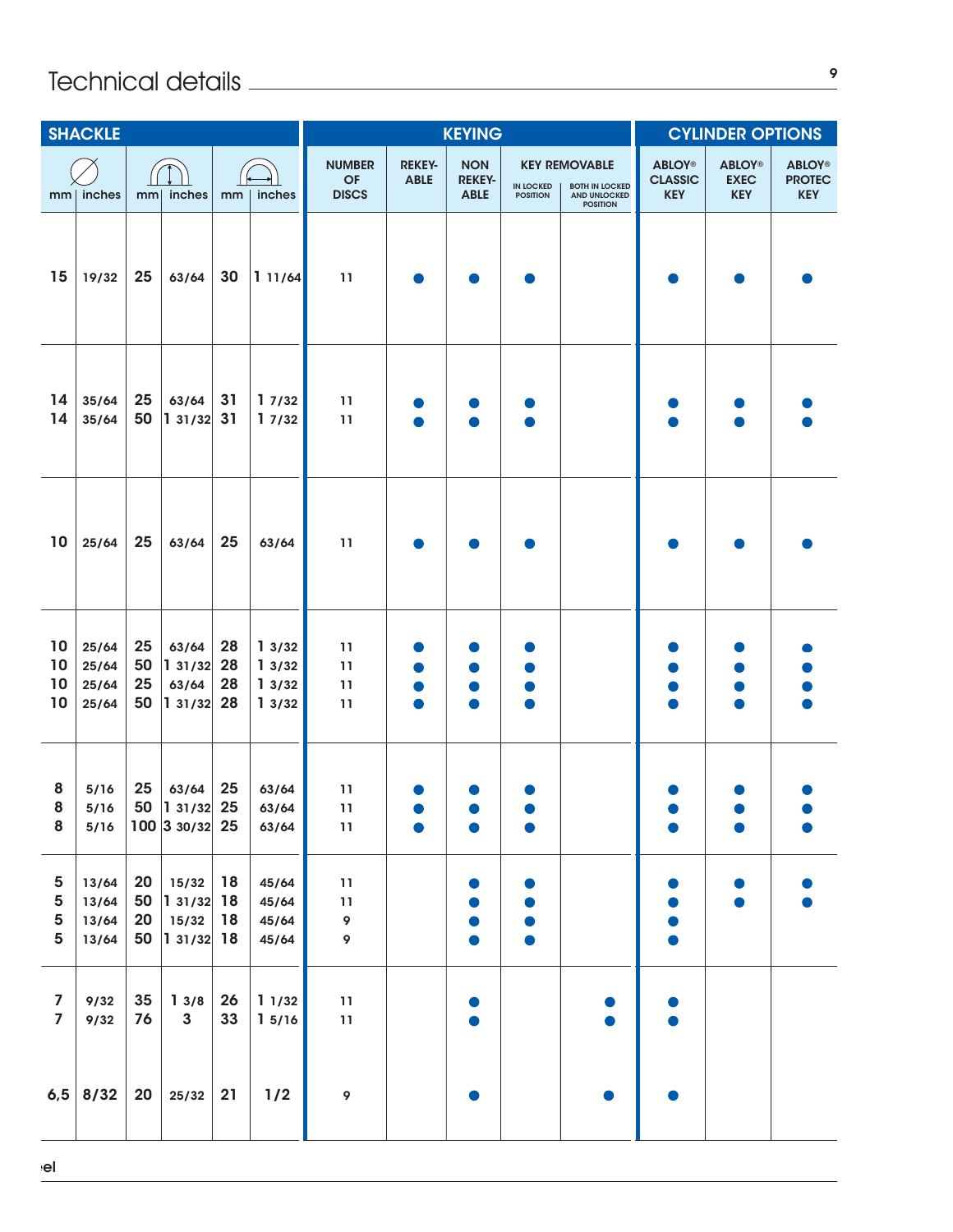# ABLOY® Flexibility and Practicality\_



### PL200, PL202

- 12 mm shackle hole
- Grade 3
- PL200 for right-handed doors
- PL202 for left-handed doors
- For frame fixing
- Zinc-plated, polyester-coated case-hardened steel
- Fixing screws included





### PL201, PL203

- $\bullet$  18 mm shackle hole
- Grade 4
- PL201 for right-handed doors
- PL203 for left-handed doors
- For frame fixing
- Zinc-plated, polyester-coated case-hardened steel
- Fixing screws included



## COVERS 802897, 805649, 802858, 808248

Different plastic covers are available to provide additional protection against dust and impact. 802897 and 808248 to suit PL330 805649 to suit PL340 and PL341 802858 to suit PL350







### PL204

- 12 mm shackle hole
- Non-handed
- For frame fixing
- Zinc-plated, polyester-coated case-hardened steel
- Fixing screws included



# **CHAINS 805349, 805351**



Attachment chain (length 220 mm) makes it easier to ensure that a padlock does not get mislaid while the object that it secures is open. These chains must not be used as part of a security installation. Chains are available in two sizes,

805349 for a 8 mm shackle and 805351 for a 10 mm shackle.

## LOCKING PLATES PL200, PL202, PL201, PL203, PL204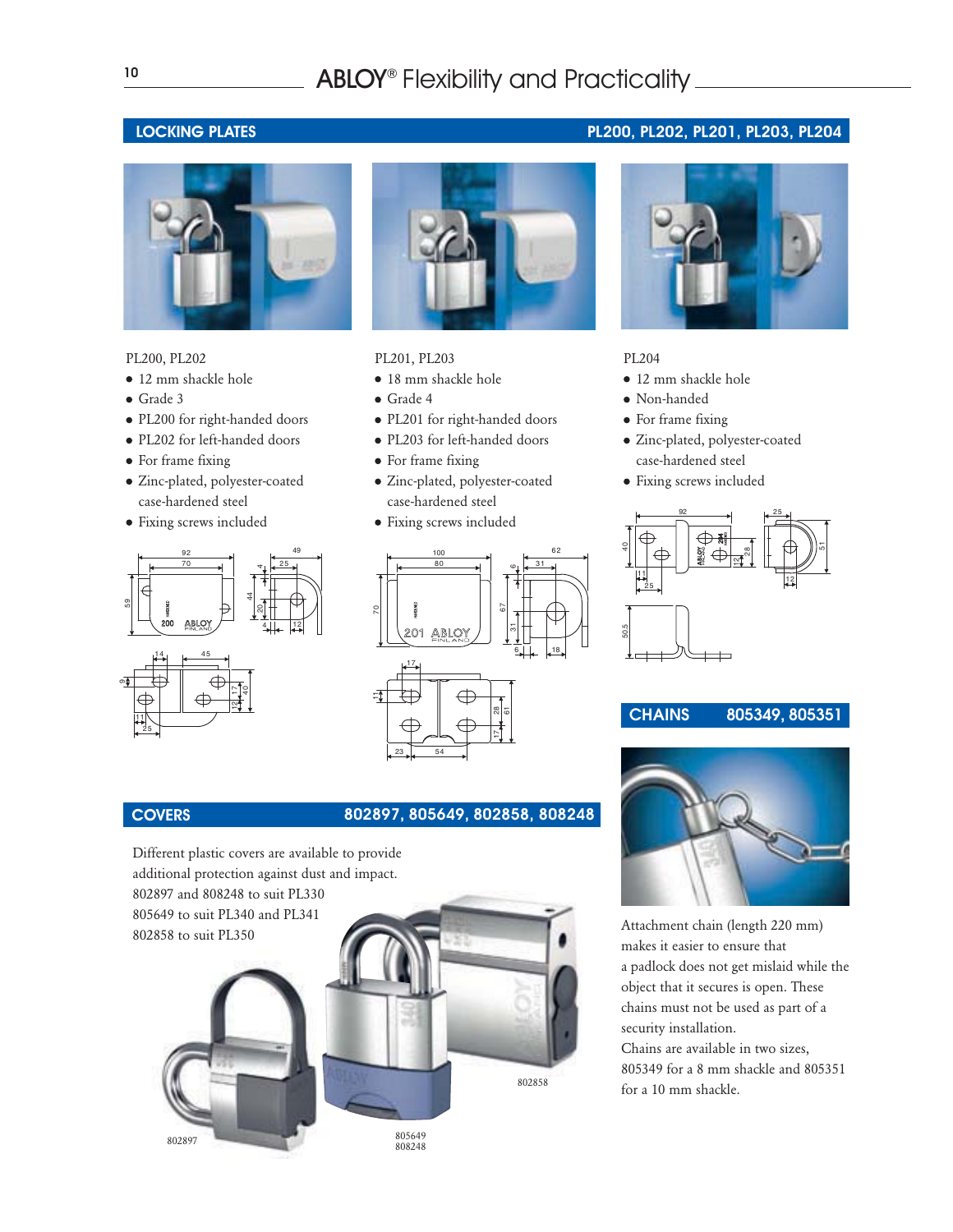ABLOY® padlocks have been designed and manufactured to not only meet the requirements of the EN12320 padlock standard, but exceed as the requirements of our own tests are significantly higher. ABLOY® padlocks continued to operate smoothly throughout exhaustive durability tests such as the acetic acid salt-spray test – they are therefore the best possible alternative for use in unprotected locations where the environmental conditions are severe.

Abloy Oy has paid particular attention in design of environmetally-friendly production methods.

As a result we use the most modern and environmentally-friendly surface plating facility in Finland.

All the operations are qualified with the ISO9001 and ISO14001 certifications.

| SECURITY GRADES ACCORDING TO THE EN12320 PADLOCK STANDARD                          |     |              |                               |                                |                                 |                                 |                         |  |  |  |
|------------------------------------------------------------------------------------|-----|--------------|-------------------------------|--------------------------------|---------------------------------|---------------------------------|-------------------------|--|--|--|
| <b>Requirements</b>                                                                | 1   | $\mathbf{2}$ | 3                             | 4                              | 5                               | 6                               |                         |  |  |  |
| Minimum number of differs                                                          | 300 | 1 000        | 2 500                         | 5 000                          | 10 000                          | 20 000                          |                         |  |  |  |
| Pulling of shackle/staple                                                          | 3   | 5            | 15                            | 30                             | 70                              | 100                             | kN                      |  |  |  |
| <b>Twisting of shackle/staple</b>                                                  | 40  | 100          | 200                           | 450                            | 1 200                           | 2 500                           | <b>Nm</b>               |  |  |  |
| Cutting of shackle/staple                                                          | 6   | 15           | 25                            | 35                             | 70                              | 100                             | kN                      |  |  |  |
| <b>Blow on shackle/staple</b><br>(weight/g x height/mm)<br><b>Test temperature</b> |     |              | 1250 x 800<br>$-20^{\circ}$ C | 3050 x 1000<br>$-20^{\circ}$ C | 6550 x 1400<br>-40 $^{\circ}$ C | 7150 x 1500<br>-40 $^{\circ}$ C | x5<br>times             |  |  |  |
| Blow on lock body<br>(weight/g x height/mm)<br><b>Test temperature</b>             |     |              | 1250 x 800<br>$-20^{\circ}$ C | 3050 x 1000<br>$-20^{\circ}$ C | 6550 x 1400<br>$-40^{\circ}$ C  | 7150 x 1500<br>$-40^{\circ}$ C  | x <sub>5</sub><br>times |  |  |  |
| Load on cylinder plug or<br>locking mechanism                                      |     |              | 4                             | 5                              | 10                              | 15                              | kN                      |  |  |  |
| <b>Drilling</b>                                                                    |     |              |                               | $\overline{2}$                 | 4                               | 8                               | min                     |  |  |  |
| Sawing                                                                             |     |              |                               | $\overline{2}$                 | 4                               | 8                               | min                     |  |  |  |
| Torque resistance of<br>cylinder plug                                              |     |              | 5                             | 15                             | 20                              | 30                              | <b>Nm</b>               |  |  |  |

### DO-IT-YOURSELF PACKS

The following models of padlock are available in Do-it-Yourself packs

PL350, PL350/50 PL342 PL341, PL341/50 PL340, PL340/50 PL330, PL330/50 PL320, PL320/50, 3 x PL320 3020, 3021 3022 (2 x 3020) PL200, PL202, PL204

### **WHEN ORDERING**

### Cylinder Types

- C ABLOY<sup>®</sup> CLASSIC
- E ABLOY® EXEC
- N | **ABLOY®** PROTEC

- Type of Assembly
- KD | KEYED-DIFFERENTLY
- KA KEYED-ALIKE
- MK MASTER-KEYED
- 

# UA UNASSEMBLED

When ordering, please specify:

- Product code (e.g. PL341C)
- Height of the shackle (20, 25, 50, 100 mm)
- Cylinder type (C, E, N)
- Quantity
- Key profile
- Rekeyable/ non-rekeyable
- Type of assembly (KD, KA, MK, UA)
- Keying (in KA and MK systems)
- Disc specification (in UA deliveries)
- Chain (if needed)